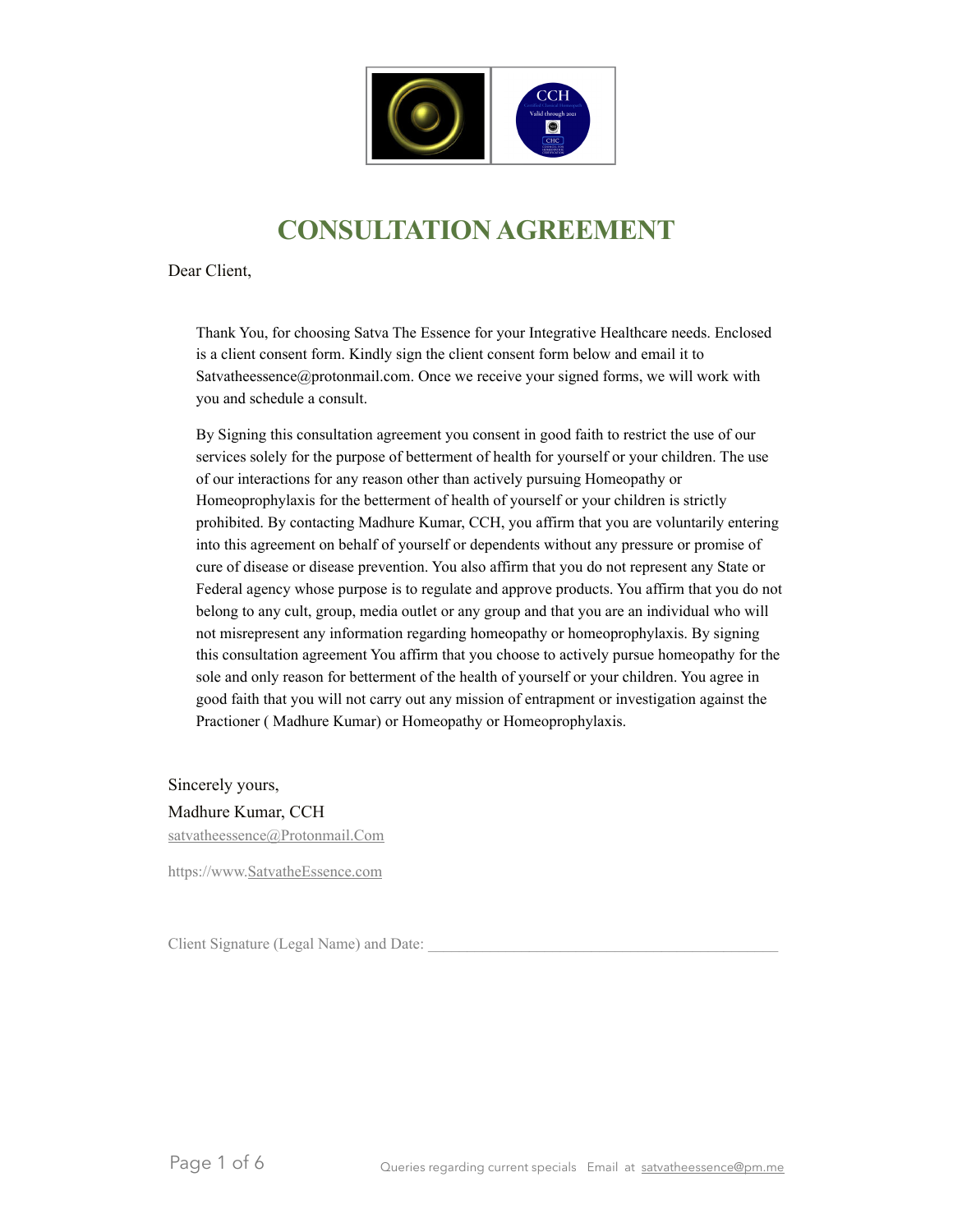Nature of Work Performed by Practitioner:

I understand that my practitioner evaluates my entire condition based on a holistic, homeopathic approach, and seeks to assist me to stimulate my body's own healing mechanisms with the use of substances prepared according to the guidelines of the Homeopathic Pharmacopoeia of the U.S, as regulated by the FDA. I understand that my practitioner may also discuss with me the use of other integrative therapeutics to improve my health, and these are within his scope of practice to the extent that he incorporates them. I agree that I am interested in enhancing my own abilities to establish health in mind and body.

#### Training and Credentials of the Practitioner:

Madhure Kumar is a Certified Classical Homeopath and has graduated the Homeopathic Practitioners Program from AMCH – PIHMA. Additionally he has also completed his certificate diploma in German.

#### Professional Conduct and Consultation:

Practitioner agrees to honor confidentiality and assures professional conduct as defined by the Code of Ethics of the Council for Homeopathic Certification; The Client grants permission for my practitioner to discuss details of my health in conferral with colleagues and other practitioners with whom the practitioner consults and confidentially write about cases in medical journal without additional confidentiality waiver. This agreement becomes part of client's case records. Client agrees to consult a licensed physician for any medical concern that now exists or arises at any time during the term of this agreement, and to inform the practitioner of my physician's assessment in so far as it applies to my work with him.

I have reviewed the training and credentials of the practitioners listed below. I understand that my practitioner is not a medical doctor, has not presented himself as such, and does not seek to diagnose, treat, or prescribe for disease, disorder or other pathological conditions, and that he provides health consultation services.

Client Signature and Date: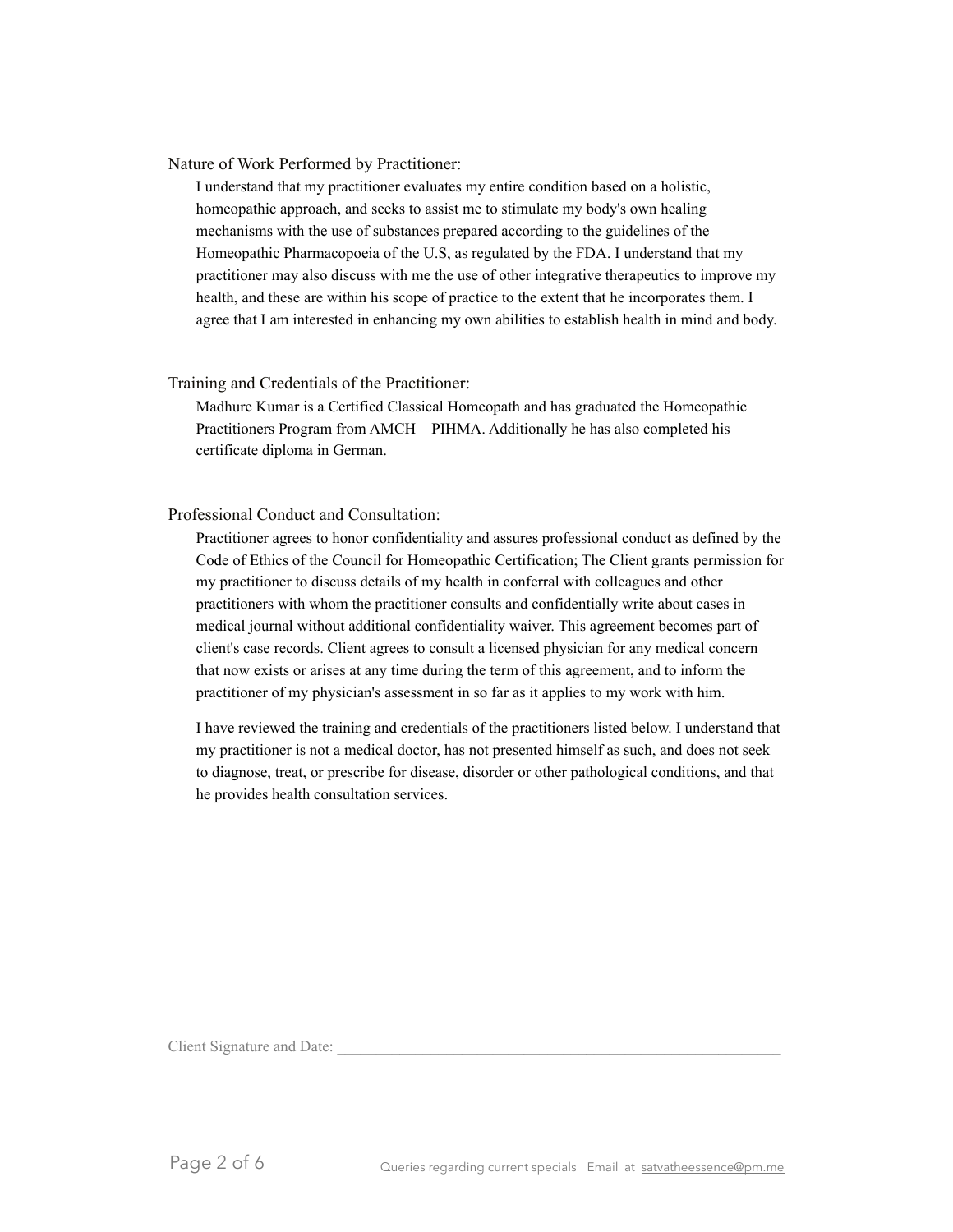# **Fees and Policies for Consultation:**

Consultation Fees:

| Initial Therapeutic Focus Consult (up-to 60 Minutes)* | \$180 |
|-------------------------------------------------------|-------|
| Follow up consultation (60 minutes)                   | \$120 |
| Follow-up/Acute consultation (30 minutes)             | \$60  |

\* Consult time exceeding time mentioned in the brackets are charged additionally as per the 30 min scale.

# **General Policies Regarding Scheduling, Payment, and Client Support:**

Scheduling and Cancellations:

- Madhure Kumar, CCH is the primary point of contact for scheduling. He will work with you by email and phone to set appointment times
- We understand that plans change, and unexpected circumstances arise that can disrupt your schedule, and require a change of appointment
- If it is necessary to cancel / reschedule an appointment, notification of schedule change must be made at least 24 hours in advance. The practitioner will work with you to move the appointment to a new time and date
- Appointments that are missed or cancelled late represent time that was scheduled for the client, and this time is unlikely to be rebooked in a late cancellation or missed appointment
- Each client is offered one 'first miss' or late cancel that is not charged. A second or later event will be charged at the full fee
- As our valued clients you have a right to confidentiality; your electronic records will be kept securely and are password protected. You, the client consent to allow, the practitioner ( Madhure Kumar) approval to confer with a mentor or colleague regarding your case and has my permission to do this (keeping my identity anonymous) without further waivers

# **Cost of Consultation:**

I have reviewed the fee statement below. I agree to pay these fees at the time that services are provided, by cash or check. I agree to the office policies and charges as described in the fee statement.

Client initials and Date: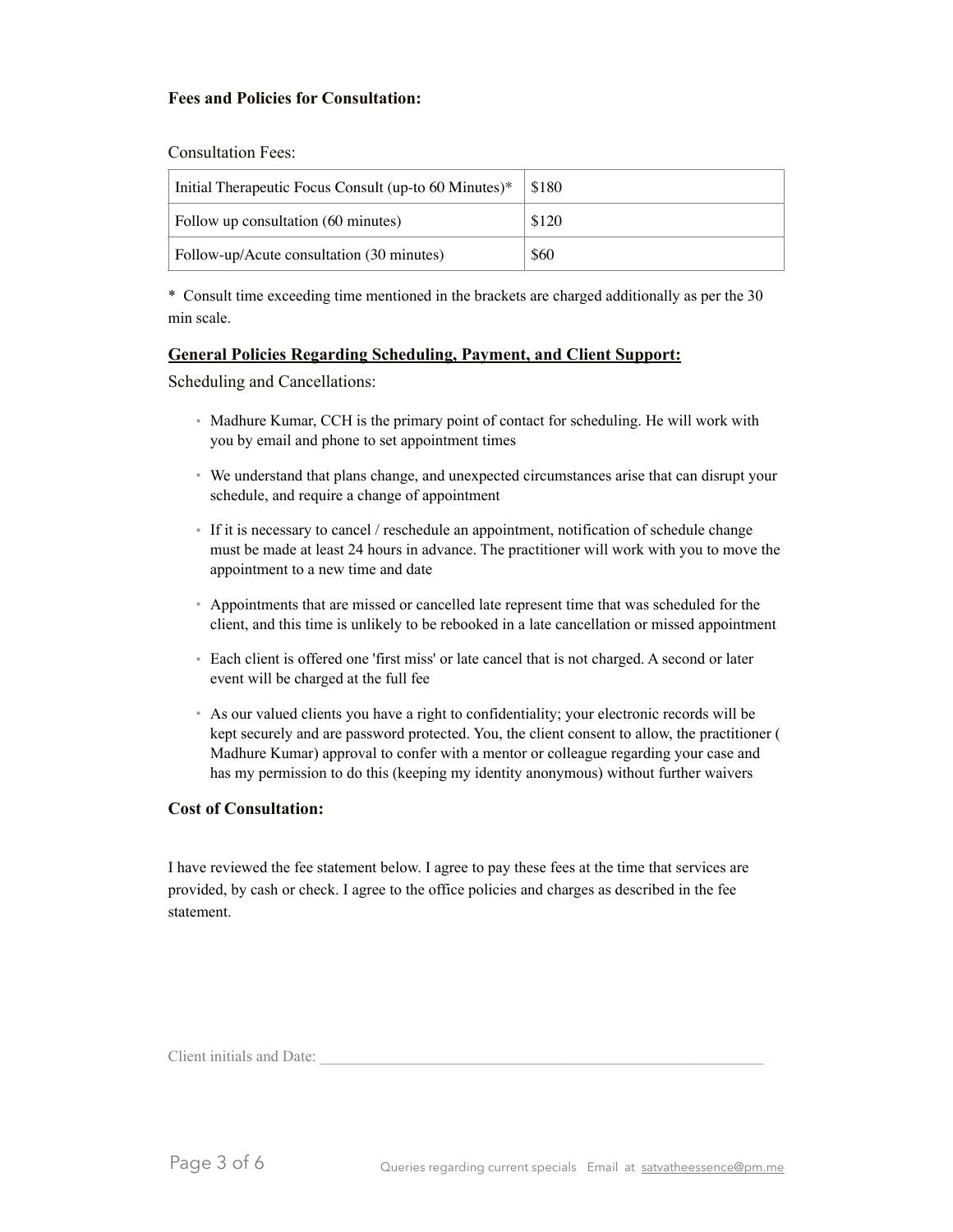#### **Payments:**

- The client is responsible for payment of all fees at time of service
- Payment may be made with cash, check or Zele
- The client is responsible for payment of all fees at time of service.
- Clients who have off-site consultations are asked to keep a credit card on file with the office to simplify payment
- A \$40 fee will be charged for any check returned to this office unpaid
- Our office does not file any forms for insurance or reimbursement

#### **Virtual Office Consultation:**

Clients who prefer the comfort of their home can schedule consultation by telephone or web conference using phone Face-time, Zoom or Signal.

#### **Homeopathics:**

- The homeopathics selected for the client will be sent either from the office, or directly from one of the homeopathic pharmacies.
- Packages of homeopathics are sent through the mail, either by first class letter or priority mail packet. Some homeopathic pharmacies ship through UPS
- The packages are usually sent out within 24-48 hours of the consult. Arrival times vary greatly, and this is not within control of our office.
- We understand that it may be frustrating to be waiting for a package to arrive. In several other countries, wide selections of homeopathics are available at any local pharmacy. Unfortunately, this is not true in North America. Patience is required.
- During urgent circumstances, an overnight shipment may be possible from our office. The cost is \$25 service fee plus the USPS\UPS\FedEx overnight delivery charge

Client initials and Date: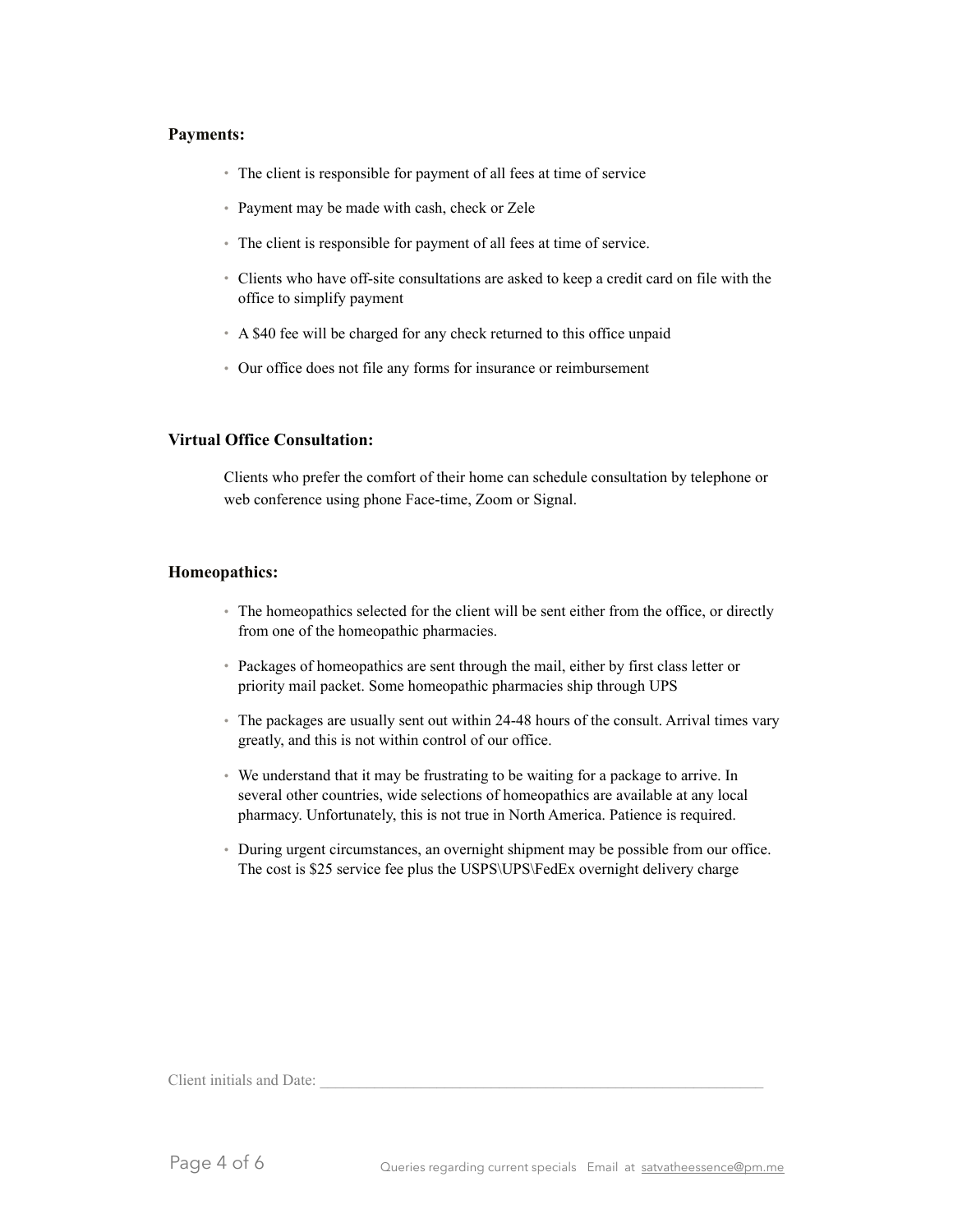### **Support between followup consults:**

- The initial medicine usually needs to be taken for 3-7 days depending on the protocol. Kindly be patient and continue with the medicine for the required time.
- Please get in touch with me by e-mail or phone 4 days after you have taken the medicine for a follow up appointment.
- In between consults you are required to keep notes of anything unusual or different aka any changes to the condition you met the Practioner for, along with the dates. This information is meaningful to me and will enable me to track your progress more effectively. I am especially interested in any changes in energy, moods, appetite, sleep patterns, any significant dreams, and of course, any changes in your symptoms.
- For scheduling, brief check-ins, questions and acute complaints, please text me at the office phone 224-300-0689. You are likely to get voice mail outside this time - leave a message and we will return your call within the call in period.
- If an acute appointment (usually 15-20 minutes) is required, it can often be scheduled later that day. The fee is \$ 45
- The office is closed on the weekends and holidays. There is no call in time on weekends. Email and phone messages are not responded to on weekends or holidays.
- Clients with urgent conditions may call Practitioner's cell phone 224-300-0689; there is always an acute consult fee for an urgent call to this cell phone
- Text to Practitioner's cell phone is limited to urgent contact. The most direct and reliable way to contact the office is to call the office number.
- If the Practitioner is out of the office / unavailable, there will be a message on the office phone with on-call support instructions.

Client initials and Date: